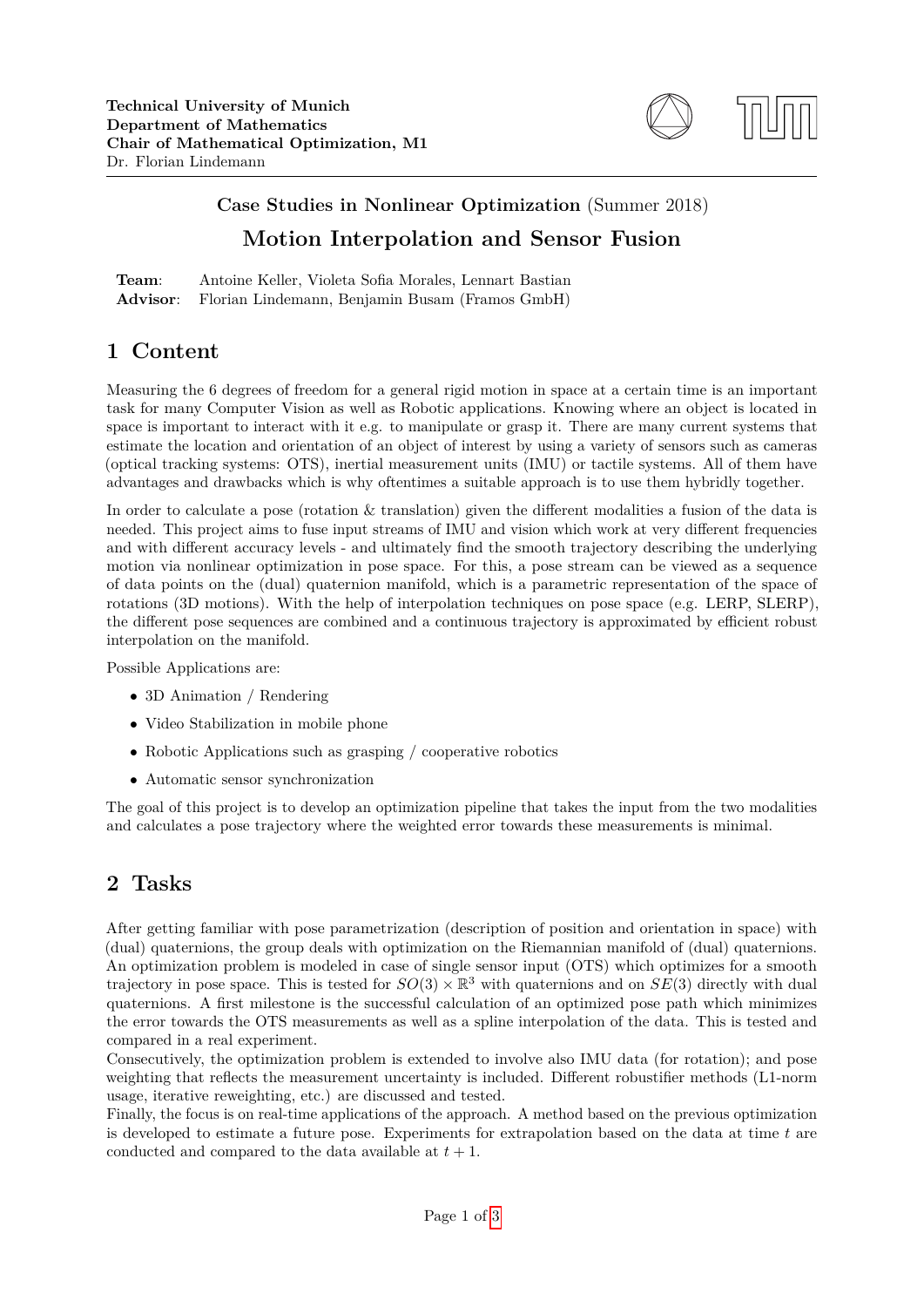### **3 Literature**

In the following some of the relevant literature is proposed, which serves as an initial guidance and shall be extended during the literature research:

- Pose Parametrization and Quaternions
	- **–** Overview on the use of quaternions, interpolation and animation [\[DKL98\]](#page-2-1).
	- **–** Dual Quaternions, Riemannian geometry and application example [\[BBN17\]](#page-2-2).
- Pose Interpolation
	- **–** Interpolation and extrapolation with dual and non-dual quaternions [\[BEFN16\]](#page-2-3).
	- **–** Rotation averaging, mean, median etc. on pose graphs [\[HTDL13\]](#page-2-4)
	- **–** Weighted pose averaging and splines [\[BF01\]](#page-2-5)
	- **–** Fast and accurate splines with quaternions [\[RB97\]](#page-2-6)
	- **–** Dual quaternion toolbox in MATLAB [\[Kla10\]](#page-2-7)
	- **–** Construction scheme for unit quaternions curves[\[KKS95b\]](#page-2-8)
	- **–** C2-continuous b-splines for quaternions[\[KKS95a\]](#page-2-9)
- Multi Modal Data
	- **–** Dataset for visio-inertial odometry [\[PSDC17\]](#page-2-10)

## **4 Starting Point and Project Steps**

The team starts to get familiar with pose parametrization and basic motion interpolations. For the initial meeting, it should be understood that there is a difference between (non-dual) quaternions and rotation matrices as well as dual quaternions and homogeneous transformation matrices. The concepts of interpolation (LERP, SLERP, trajectory optimization) should be clear and the principle (dis-)advantages of optical tracking and IMU-based pose estimation should be understood. Moreover, the individual project parts are discussed in the first meeting.

Some possible project steps are:

- Literature research on pose parametrization and optimization on quaternion space
- Understand the benefits of sensor fusion with regard to OTS and IMU
- Formulate the problems mathematically
- Define project plan
- Model the optimization problems
- Develop robust optimization scheme
- Implementation
- Error evaluation and testing
- Visualize the results
- Extend different aspects of your project